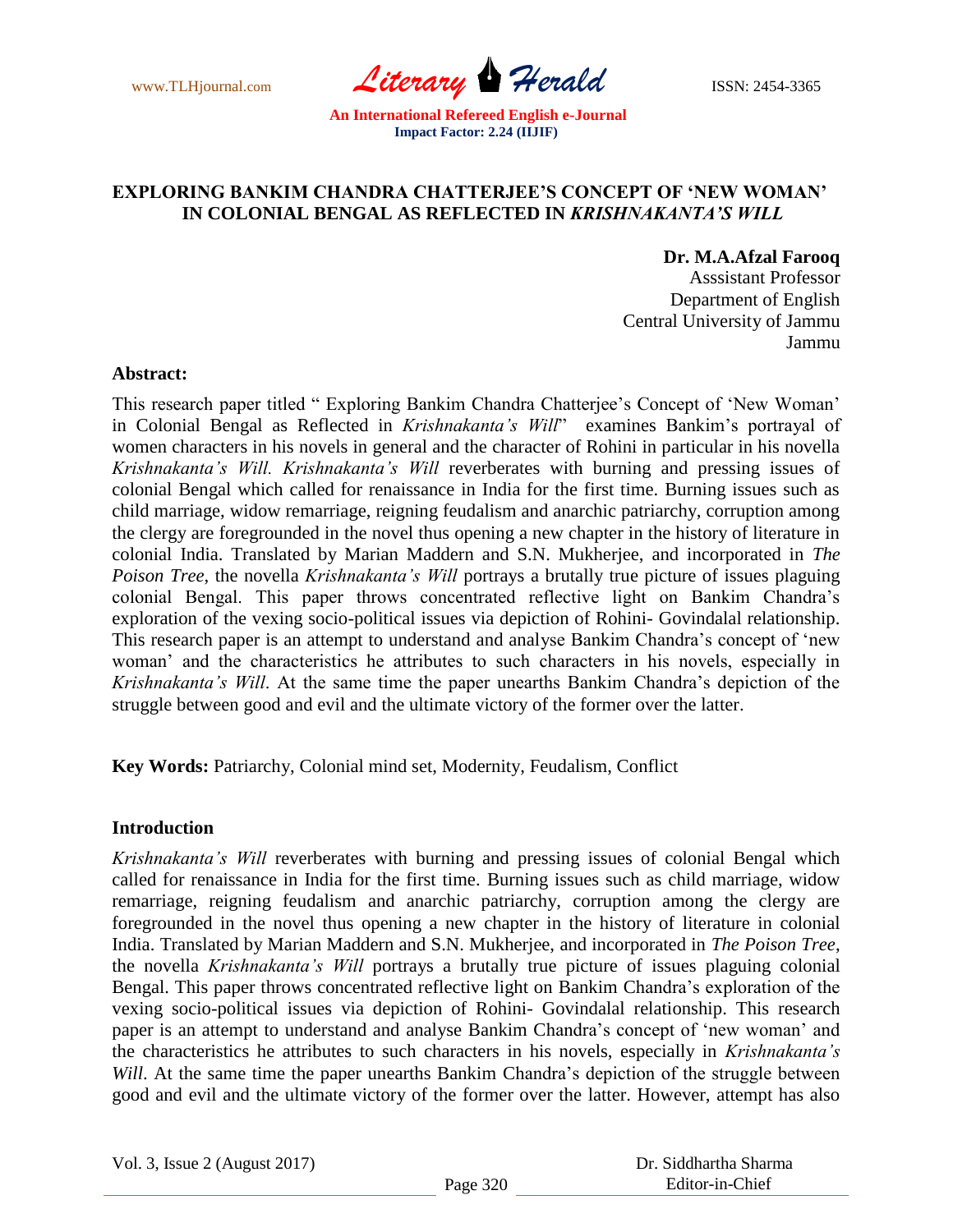

been made to critically look at the novelist's inclination which is more towards Govindalal than Rohini in the novel.

Colonial Bengal ushered in an era of stimulating literary ambience under the tutelage of great literary doyen of the stature of Bankim Chandra Chatterjee. Edwin Arnold"s remarks on Bankim and his works is noteworthy, "Writer of true genius, whose vivacious invention, dramatic force, and purity of aim promise well for the new age of Indian vernacular literature." (qtd.in Introduction: *Poison Tree*) It goes without saying that Bankim Chandra Chattterjee, commonly popular as Bankim Chandra Chattopadhyay, is the architect of modern Indian fiction whose splendid depiction of women, especially wives and widows in his eternally stimulating novels such as *Krishnakanta's Will, Bishabriksha, Devi Chaudhrani* and *Indira* enthrall readers cutting

across time and space. Most of Bankim"s fictional works are effulgent reflection of women"s condition/status in the contemporary/colonial Bengali society vis a vis the raging conflict between their personal desires and social conventions. Published in1865, *Durgeshnandini* happens to be the first Bengali romance written by Bankim Chandra. His monumental novels exuding themes of perennial relevance in *Kapalkundala* (1866), *Mrinalini* (1869), *Vishbriksha* (1873), *Chandrasekhar* (1877), *Rajani* (1877), *Rajsinha* (1881) and *Devi Chaudhurani* (1884) will continue to inspire writers and scholars."Bande Mataram", which has been adopted as National Song of India forms a part of his most celebrated novel *Anand Math* (1882). Bankim Chandra Chatterjee contemplated on the line of bringing about a cultural and intellectual revival in Bengal through literary campaign and his monthly magazine *Bangadarshan*i started in 1872 was a part of this ambition. Pre-marital romance, widow"s desire for remarriage, considered taboo and unthinkable in the orthodox colonial Bengal are issues that surface and resurface in his novels. He also depicts the frustration of Bengali women within the patriarchal structures. He questions the values and the beliefs of male-orthodox society and resents women"s roles determined by conservative society merely as a respectable wife and mother with no individuality of their own. Bengal was in a transitional phase witnessing the first phase of modernity in the nineteenth century and therefore, most of his works treat themes of contemporary relevance such as feudalism, gender relationships, love, marriage, illicit affairs and jealousy. Portrayal of heroines such as Ayesha in *Durgeshnandini*, Prafulla in *Devi Chaudhrani* and Shanti in *Anandamath* are glaring reflections of Bankim"s intense feeling of the need of change in the realm of women in India. Anuma, quotes Clarke's comment on Bankim's novels: "The social life of Bankim"s novels is pitched at different levels, according to the status of his principal characters. He himself came of a middle class family, and it is only when dealing with characters of this class that he is at home and that his descriptions are realistic and convincing." (2013: 1) He was the first writer in Bengal to portray women as individuals in his works within the framework of realistic society.

## **New Woman in** *Krishnakanta's Will*

Conflicts between personal aspirations and cultural practices characterize Bankim"s novels. There are flagrant references to the desire to satisfy emotional and sexual needs of his characters which ultimately invite fatal consequences. His female characters are shown as deviating from the accepted normal social practices, defying the established norms and thus they find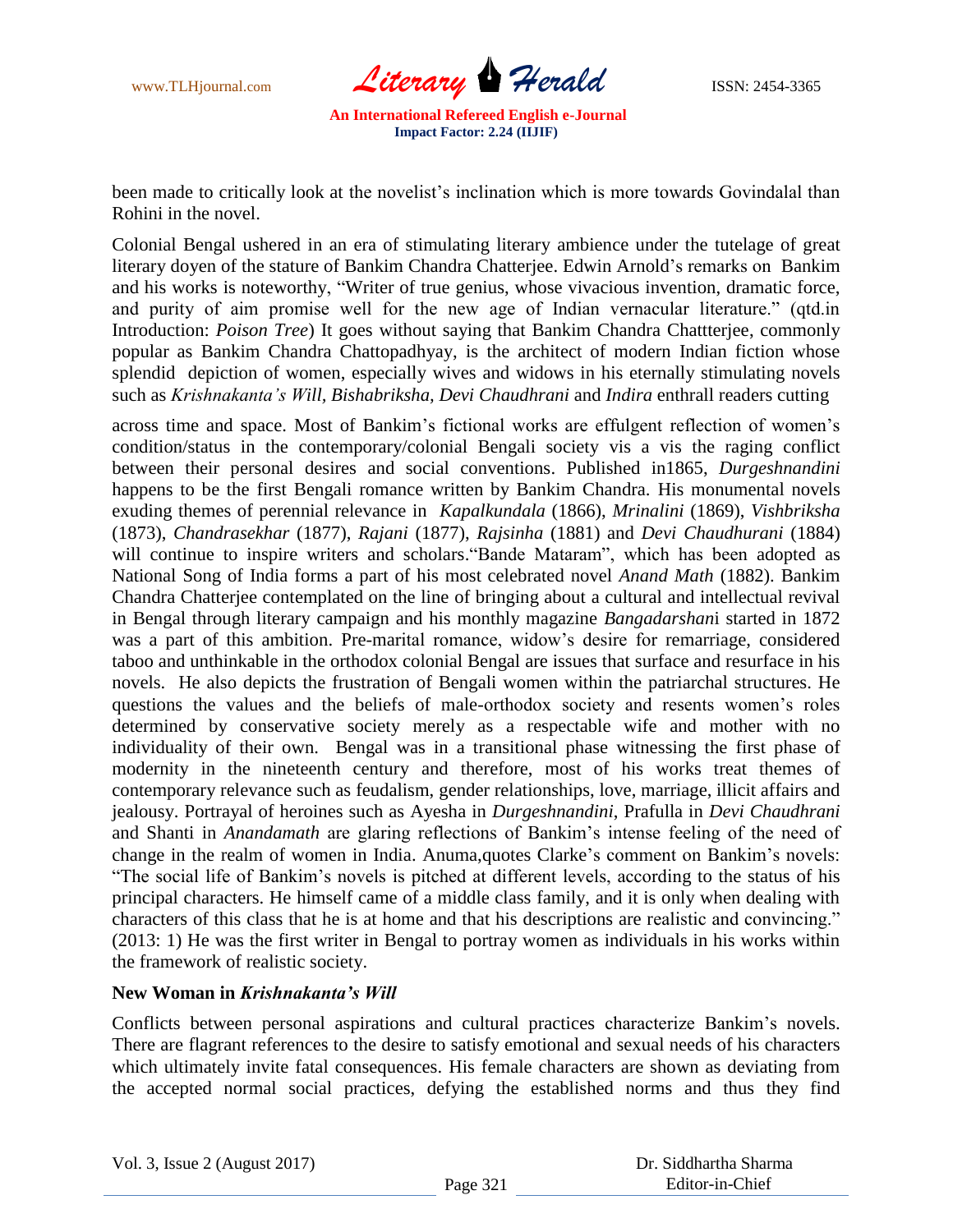www.TLHjournal.com *Literary Herald* ISSN: 2454-3365

themselves in chaos. His female protagonists are "new women" amidst oppressive old traditions. Rohini in *Krishnakanta's Will* emerges as a "new woman" as she is defiant to all practices that impede her desire to remarry. She is characterized by boldness, ability to speak out what she thinks is unjust, oppressive and biased. She plans a happy life destroying Bhramar"s. She is determined, focused and uncompromising. Such tendencies in a woman in orthodox society of colonial Bengal were discouraged and abhorred. However, Bankim portrays her as an incarnation of change in the status of women determined by patriarchs. Her role as a "new woman" has been justly and appropriately portrayed in the novel. However, the tragic end she met with, reinforces Bankimchandra"s attempt to justify that women venturing into socially unacceptable practices invite destruction and death. Rohini's attraction for Govindalal and her ultimate elopement with him, as in evidenced by *Krishnakanta's Will* led to her own suffering as well as Govindalal's. The very opening of the novel, "There was a rich Zamindar family in Haridragram. The Head of the family was Krishnakanta Roy. He was a very rich man; the annual income of his estate was nearly two lakhs of rupees. The estate was acquired jointly by him and his brother Ramakanta," (1996:1) sets the tone suggesting some of the momentous themes the novelist would focus upon. "Zamindar family", 'head of the family'; 'acquired jointly' are phrases which speak volumes about feudal and patriarchal set up of the society the novelist endeavours to portray.

Rohini is an immortal character in *Krishnakanta's Will*. The first encounter of the readers with Rohini has been executed in the novel with great artistic brilliance and elegance. The novelist describes Rohini, "…Rohini was then in the full bloom of youth and overflowed with beauty like the harvest moon in autumn." (1996: 182) Besides being beautiful, lively, agile, energetic and vibrant she is bold and articulate. The novelist seems to exhibit flood of sympathy for her although she comes to a sad end. A strongly determined widow, Rohini"s headstrong decisions and desire to enjoy life, thwart the long established socio-cultural practices characterize her as a 'new woman'. Her determined step towards remarriage, her burning pulsating desire to snatch Govindalal from Bhramar, her passion and zest for life stamp Rohini out as a symbolic representation of a society Bankim wants to see in Bengal. Bankim was a reformist through and through and he advocated for a change in the status of women which he definitively portrayed in his literary works. Rohini's rebellious, determined nature is required for bringing about change in the long internalized patriarchal and feudal society. She defies protocols of a widow and wears clothes of her choice and dons bangles which a widow was not expected to use in the Bengali society.

The portrayal of "New Woman" in Indian literary scenario finds its fullest manifestation in Rohini who remains resolute and unyielding to Haralal"s pressure once she is able to read his heinous trick of having the Will stolen and then denying to marry her. Haralal's true intent came to Rohini's notice when he vituperated her for not surrendering the stolen Will to him. Rohini's outrage and determined nature comes to light as she takes on Haralal:

 Rohini suddenly stood up and, threw back her dhoti from over her head and looked at Haralal full in the face. "I am a thief? And you are a saint! Who told me to steal? Who tempted me? Who deceived a simple woman? You are a son of Krishnakanta Roy, but you cheated me. You said which the vilest of men would not say, you are a cheat and a liar. And you say that I am not worthy of you! There are no such wretched women as will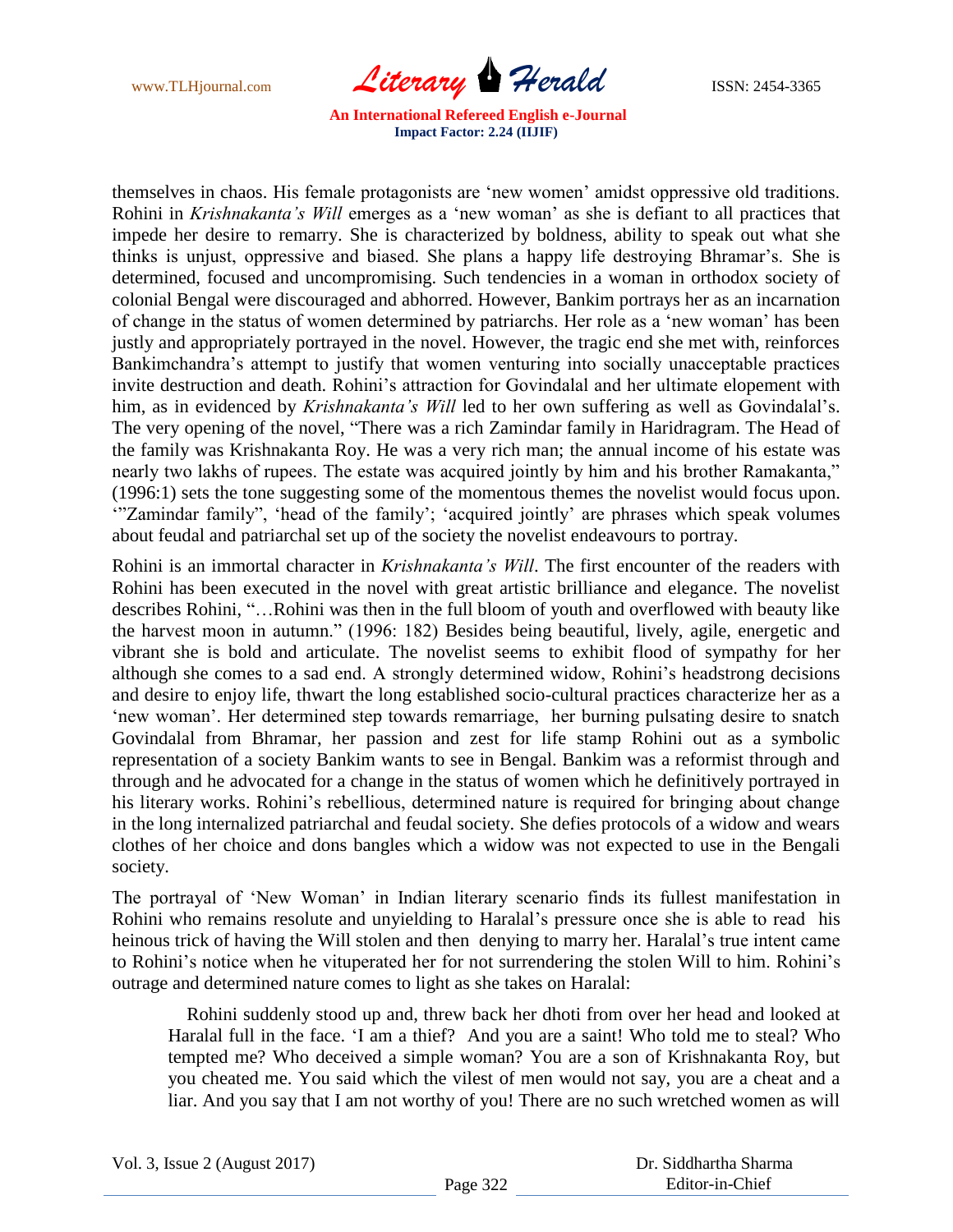www.TLHjournal.com *Literary Herald* ISSN: 2454-3365

have a scoundrel like you. If you were a woman, I would give the broom. Since you are a man, leave now, before I tell you what I really think of you.' (189)

Bankim Chandra exposes the hidden personality of Rohini whom Haralal betrayed for his selfish interests. Hence, the otherwise unseen side of her personality surfaced ferociously and Haralal was forced to kowtow before her. Such blunt demeanour of a widow with a feudal lord"s son was unthinkable in the nineteenth century orthodox Bengali society. Bhabatosh Chatterjee in this context observes, "However, Rohini"s wrath can be attributed partly to her unrequited desire for a complete life with a husband and partly for being jolted by Haralal." (1994: 76)

Bankim portrays Rohini"s loyalty and fidelity to Brahmananda and Krishnakanta. As a poor widow, she enjoys every one's affection in Haridragram. Even Govindalal was soft towards her for her innocence. The novelist unwinds her innocent heart full of desire and justifies that all her adventures and misadventures to realize her dream of enjoying "a full blooded life" was a natural drive because she was vibrant with youth. She is extremely conscious of her physical needs. She responds to Haralal " you must give me what you said you would give" (1996: 189-90) which has an implicit bearing on her desperate desire to bring an end to her widowhood, realize her individuality and satisfy her biological needs.

The socio-cultural milieu of colonial Bengal comes to light as the novelist embarks upon throwing light on Rohini"s behavior and her status in the society. The novelist in exquisite and lucid terms says:

She had become a widow in her early youth, but had acquired some improper habits for a widow: she wore a black bordered dhoti, bangles on her wrists and took up chewing betel leaves. On the other hand, she excelled in cooking—she was like Draupadi: all Bengali vegetarian dishes, jhol, ambal, charchari, ganta, dalna et cetera received a special flavor in her hands. She had no rival in needle works, in decorating with rice paste and in flower decoration. She was the only one who was in demand in the neighbourhood for dressing women"s hair and arraying brides. (182-183)

A widow was not expected to use 'black bordered dhoti' or 'bangles' or 'chew betel leaves' as part of convention of the society. However, Bankim"s Rohini undermined such conventions and thus became the representative of "new woman" in colonial Bengal. Her expertise in cooking various dishes has been extolled. Haralal informs Rohini that widow remarriage is "allowed by our sacred books" (186) and his allurement to Rohini, "You can also marry again," kindled desire in Rohini for a new life. She sees rays of hope and becomes all the more attentive to Haralal as he meaningfully arouse her desire for remarriage, " You only call me uncle because we are your neighbours; there is no blood relationship, nothing to prevent us from getting married." (184)

Bankim Chandra exposes Rohini"s heightened frustration, unquenched burning desire and venomous jealousy as she harangues herself and indulges in self-contempt.

" For what fault was I destined to become a widow while still a child? Have I committed more sins than others that I should be deprived of all worldly pleasures? What is my fault that although

Vol. 3, Issue 2 (August 2017)

 Dr. Siddhartha Sharma Editor-in-Chief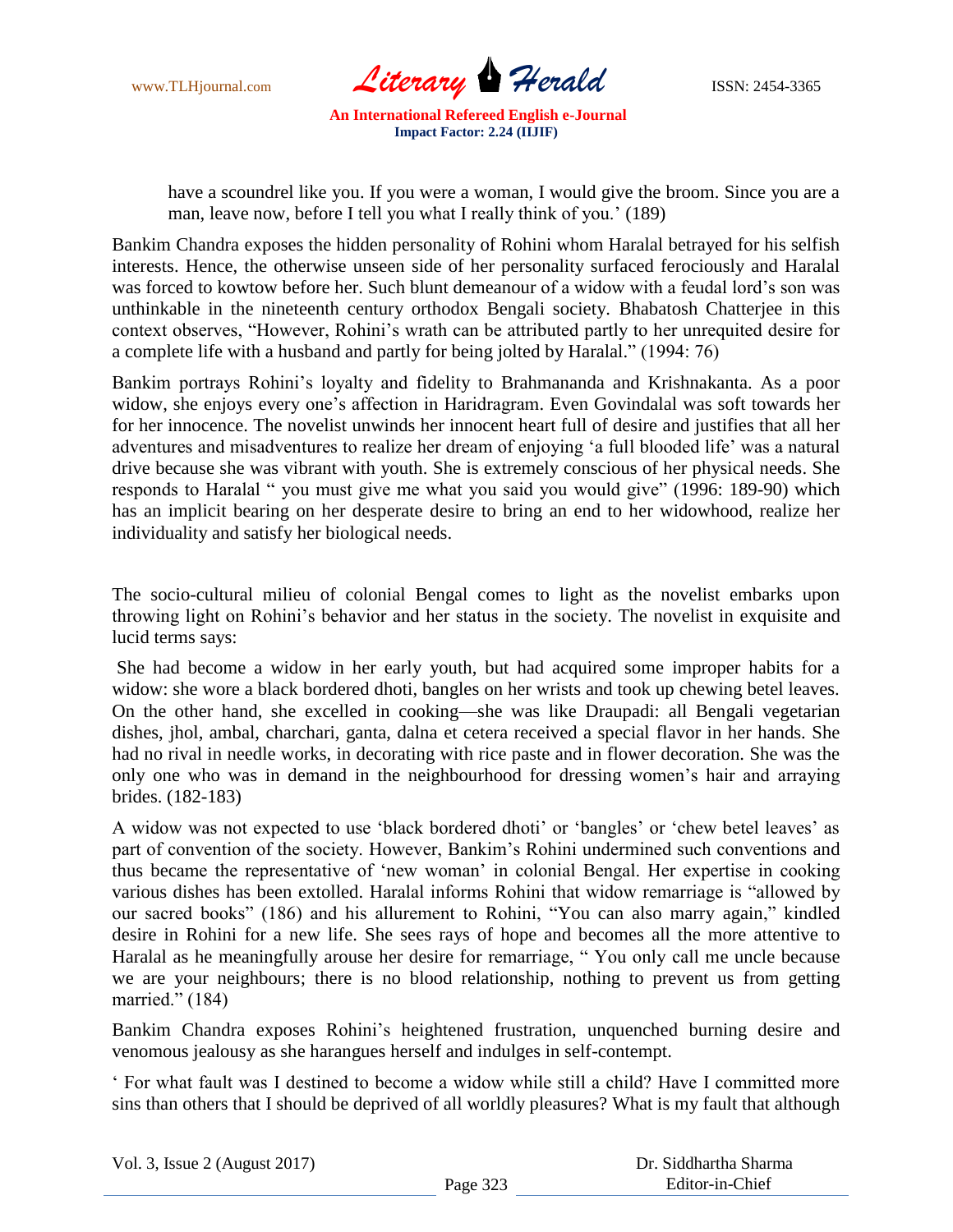www.TLHjournal.com *Literary* Herald **ISSN: 2454-3365** 

I am young and beautiful, I am condemned to live the rest of my life like a dried -up piece of wood? People who have all the happiness that life can give ---- take Govindalal"s wife for instance— what virtues do they have that I have not? What spiritual merit have they acquired that they should have happiness while I have none. I donot really grudge them their happiness, but why are all paths closed to me? What shall I do with my unhappy life? (194-95)

Rohini is acutely conscious of her beauty and youthfulness. She speaks blatantly against the norms of the society which impede her desire to quench physical thirsts and enter into remarriage. She is jealous of Bhramar"s happiness and she rightly feels that as a human being she has her right to enjoy a full blooded life and at the same time she is oblivious of the fact that her act would destroy Bhramar completely.

Rohini's succinct but meaningful repartee to Govindalal in response to his insistence on telling him the reason of her melancholy, "Someday I will tell you. Not today. Some day you must hear what I have to say." (195) speaks volumes about the psychological vacuum she has been experiencing in the absence of a life partner. Amiya Sen remarks "Bankim Chandra Chatterjee's women characters are markedly different from stereotypical female characters of his time and Rohini one such strong character." (2008: 45)

The tug of war going on inside Rohini represented by Sumati and Kumati symbolize her dilemma as to whether she should return the Will to Krishnakanta. However, Sumati prevails over Kumati in the end and she decides to return the will because," the forged will must not be passesd" (1996: 200), and she doesnot want to "ruin such a nice man (Govindalal)" (197). More importantly, "The image of Govindalal was printed in deep colours in Rohini's heart." (199) Rohini is Bankim's 'strong will incarnate' whose zest for life and desire to enjoy its beauty to the fullest emboldened her to set all socio-cultural restrictions at naught and work single mindedly towards realizing her goal. Rohini confides in Govindalal the reason why she had burnt the counterfeit will and kept the original will in place. She saw an extremely good and humane human being in Govindalal who must not be subjected to injustice. Rohini says to Govindalal, " You gave me something which I never had in this life and shall never get again in this life." (211) Rohini"s short but emotive sentence is fraught with meaning. She not only drew Govindala"s attention but also hinted at her sad plight of being a widow who never seemed to be blessed with the opportunity of enjoying life as a married woman. The novelist says, " Rohini saw that he (Govindalal) understood. She was embarrassed but very happy. She forgot her pain and wanted to live again, did not want to go away." (211) She refers to her own feelings for Govindalal poetically, "There is no treatment for this disease. I shall never be able to be free of it." (211) Rohini cleverly puts in Govindala"s mind what she wanted to and feels happy because she was, so far, not able to divulge directly to Govindalal that she has fallen for him. Bankimchandra portrays Rohin's daring nature as a 'new woman' in a feudal set up. Rohini's knowledge of Krishnakanta as a potent feudal lord and an acknowledged patriarch could not deter her from pursing her life with Govindalal. The novelist allows a glance at Krishnakanta"s assertive, patriarchal nature as he responds to a query as to whether Krishnakanta had decided to send Rohini to the police, "What have I to do with the police? I am the police, magistrate and judge in this estate. Will it help my manliness if I were to send this unimportant woman to prison?" (208)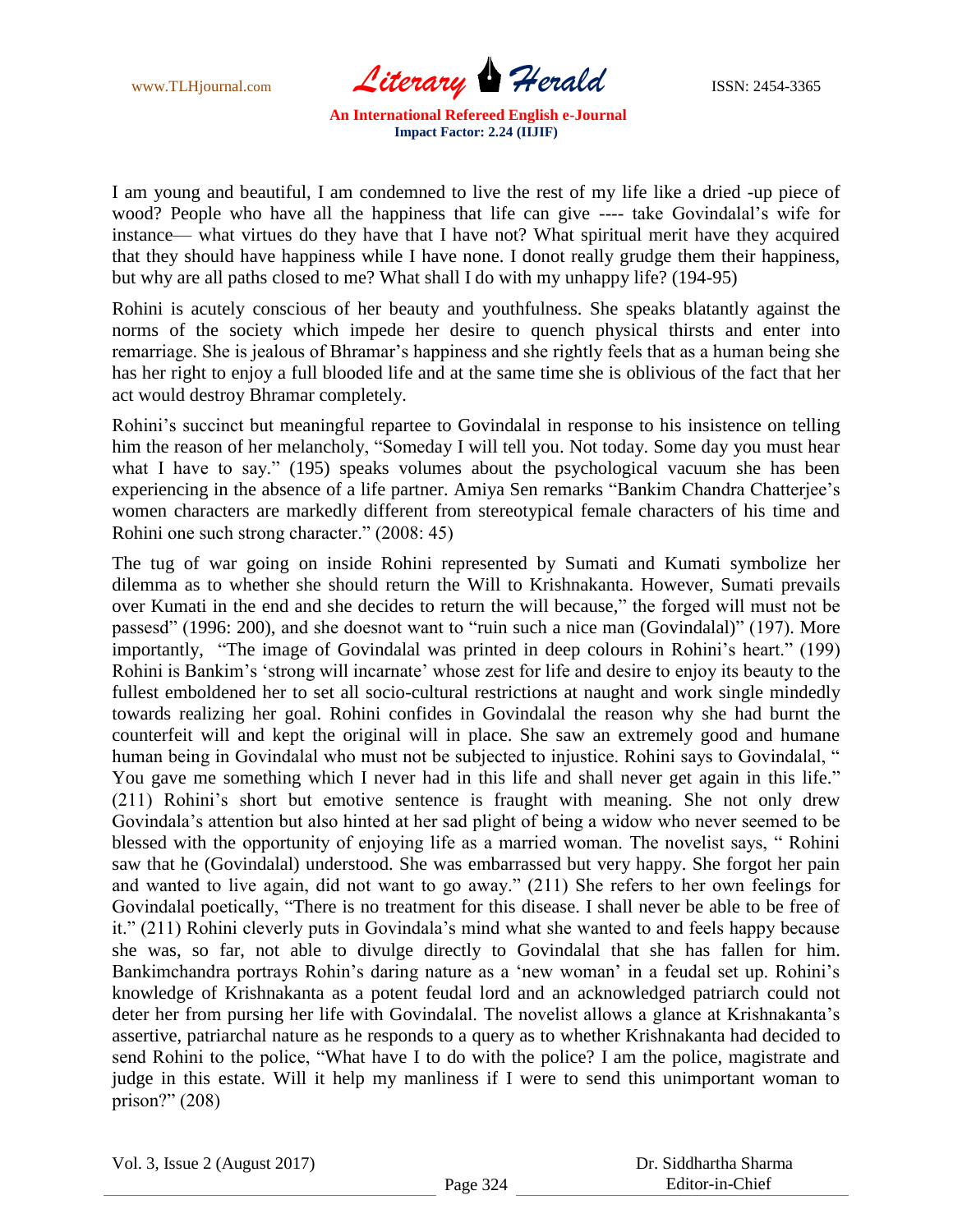www.TLHjournal.com *Literary* Herald **ISSN: 2454-3365** 

Govindalal"s love for Rohini became an open secret. While allowing the readers a peep into Krishnakanta"s psyche who already had inkling about Govindalal"s feelings for Rohini, the novelist goes on to claim that Govindalal was keen to save her but he did not give the least air about it to Govindalal. Similarly, Bhramar learns that Rohini has already expressed her love for Govindalal. She gets outrageous and calls one of her maids named Khiri and asks her to go to Rohini and "tell her to go and kill herself." (217) Bankimchandra draws a life-like picture of the Bengali society in the colonial period where privacies and secrets were a far cry.

The novelist's craftsmanship and his powerful imagination come to light in his depiction of Rohini's suicide attempt. Rohini decides to kill herself by drowning and goes to the Varuni ghat. The floating pitcher in the Varuni gave rise to curiosity in Govindalal"s mind and he went to the ghat only to discover " Rohini lying under water like a golden image set in crystal, her body lighting up the bed of dark water." (220) The sensual description of Rohini's body and different parts of her body, Govindalal's act of blowing air into Rohini's mouth all point to the novelist's craftsmanship and sound understanding of natural therapy. On being asked as to why she attempted suicide, Rohini says, "My heart is burning with desire, there is cool water in front of me. I cannot touch it not in this life. I cannot hope to touch it." (223) Rohini"s statement exposes her desperation and her desire to live full blooded life. She loves Govindalal but social restrictions do not allow her to enjoy life with him. Colonial Bengal was alien to Rohini's blunt, articulate nature because, such brazen defiance of established norms of the society was unthinkable.

Bankim Chandra"s characters are not supermen or superwomen, rather, they are characterized by their own human vices and virtues. They are realistic. Govindalal realizes the gravity of the situation engendered by Rohini's love for him and feels being infinitely galvanized towards her. Therefore he prays, "Oh Lord, save me from this danger. I shall not be able to save myself unless you give me strength. I shall die, Bhramar too will die. Abide in my heart—with you I can conquer my weakness." (224) However, he falls prey to his 'human weakness' and decides to begin life with 'beauty' and not with 'virtue'. Govindalal goes to Bandarkhali estate to be away from Rohini and her memory; but he had to come back in a few days only to find Bhramar already left for her father"s house. Bankim"s subtle observation of human character reflects when he shows that though Govindalal wanted to avoid Rohini and her memory, Rohini was all pervasive and pervading in his heart and therefore, he blew the issue of Bhramar leaving the house before his arrival out of proportion and decided not to call Bharamar home or send somebody to bring her home. The novelist aptly says, "At first Rohini was a memory, then she became a sadness and finally a desire." (239) Govindalal actualized his desire for "beauty" by running away with Rohini and began a new lease of life at Prasadpur under the pseudonym Chunilal.

The novelist dwells upon 'betrayal' inherent in Rohini's character and subscribes to Hamlet's view in Shakespeare"s *Hamlet* "Frailty they name is woman." Rohini"s blissful life with Govindalal facilitated by Govindalal"s elopement seemed to augment her desire for more enjoyment and more pleasure. Such transgression spells her doom in the long run. Change of her status and life seemed to make her more ambitious instilling in her more hunger. Bankim describes Rohini's attraction to Nisakar: